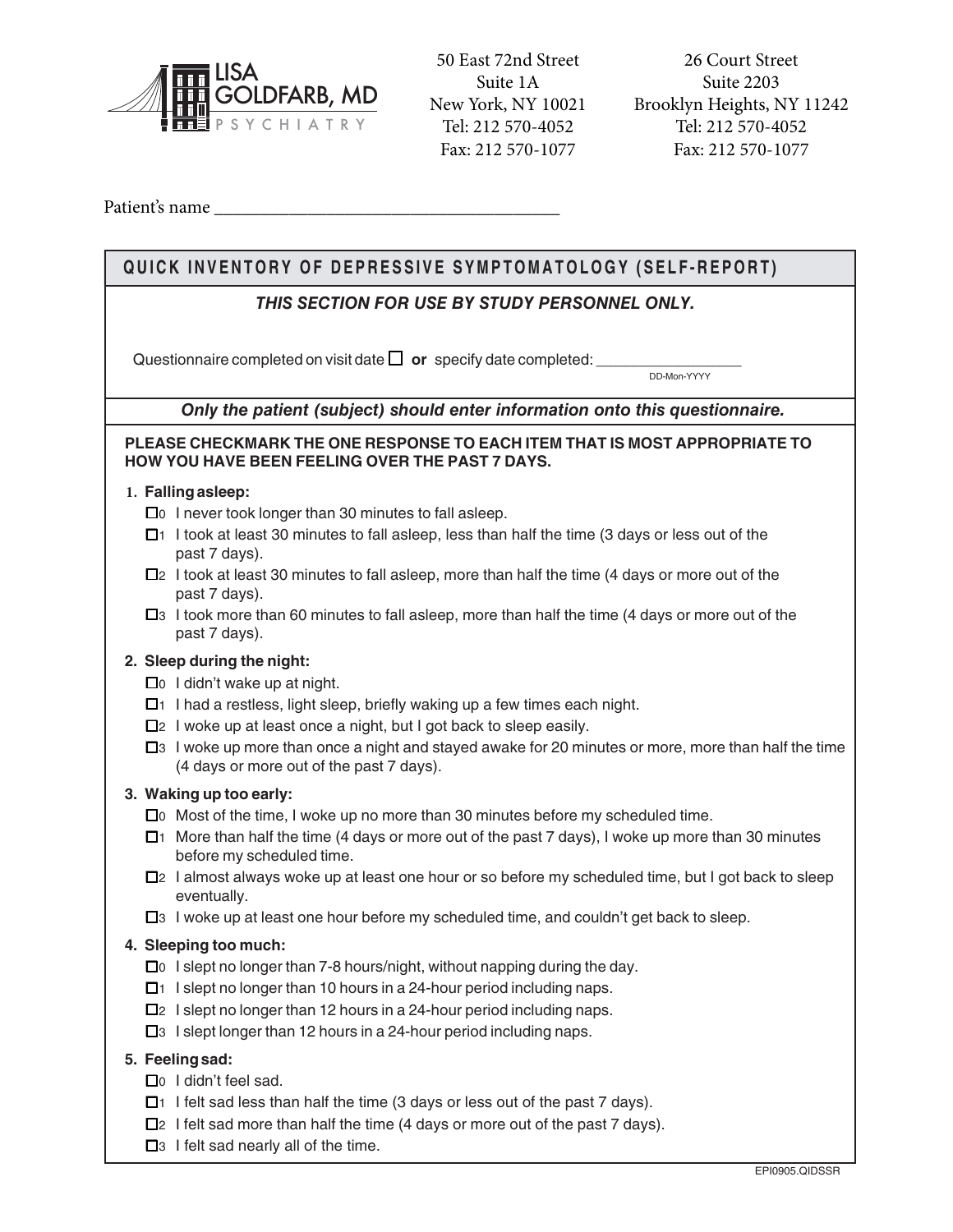## **QUICK INVENTORY OF DEPRESSIVE SYMPTOMATOLOGY (SELF-REPORT)**

## **PLEASE CHECKMARK THE ONE RESPONSE TO EACH ITEM THAT IS MOST APPROPRIATE TO HOW YOU HAVE BEEN FEELING OVER THE PAST 7 DAYS.**

#### **Please complete either 6 or 7 (not both)**

## **6. Decreased appetite:**

- $\square$  0 There was no change in my usual appetite.
- $\Box$ 1 I ate somewhat less often or smaller amounts of food than usual.
- $\Box$ 2 I ate much less than usual and only by forcing myself to eat.
- $\square$ 3 I rarely ate within a 24-hour period, and only by really forcing myself to eat or when others persuaded me to eat.
- **7. Increased appetite:**
	- $\Box$  0 There was no change in my usual appetite.
	- $\Box$ 1 I felt a need to eat more frequently than usual.
	- $\Box$ 2 I regularly ate more often and/or greater amounts of food than usual.
	- $\square$ 3 I felt driven to overeat both at mealtime and between meals.

## **Please complete either 8 or 9 (not both)**

- **8. Decreased weight (within the last 14 days):**
	- $\Box$  0 My weight has not changed.
	- $\Box$ 1 I feel as if I've had a slight weight loss.
	- $\Box$ 2 I've lost 2 pounds (about 1 kilo) or more.
	- $\square$ 3 I've lost 5 pounds (about 2 kilos) or more.
- **9. Increased weight (within the last 14 days):**
	- $\Box$  0 My weight has not changed.
	- $\Box$ 1 I feel as if I've had a slight weight gain.
	- $\Box$ 2 I've gained 2 pounds (about 1 kilo) or more.
	- $\square$ 3 I've gained 5 pounds (about 2 kilos) or more.

## **10. Concentration/decision-making:**

- $\Box$  There was no change in my usual ability to concentrate or make decisions.
- $\Box$ 1 I occasionally felt indecisive or found that my attention wandered.
- $\Box$  2 Most of the time, I found it hard to focus or to make decisions.
- □ 1 couldn't concentrate well enough to read or I couldn't make even minor decisions.

## **11. Perception of myself:**

- $\Box$  I saw myself as equally worthwhile and deserving as other people.
- $\Box$ 1 I put the blame on myself more than usual.
- $\Box$ ? For the most part, I believed that I caused problems for others.
- $\Box$ 3 I thought almost constantly about major and minor defects in myself.

## **12. Thoughts of my own death or suicide:**

- □ I didn't think of suicide or death.
- $\Box$  1 I felt that life was empty or wondered if it was worth living.
- $\Box$ 2 I thought of suicide or death several times for several minutes over the past 7 days.
- !3 I thought of suicide or death several times a day in some detail, or I made specific plans for suicide or actually tried to take my life.